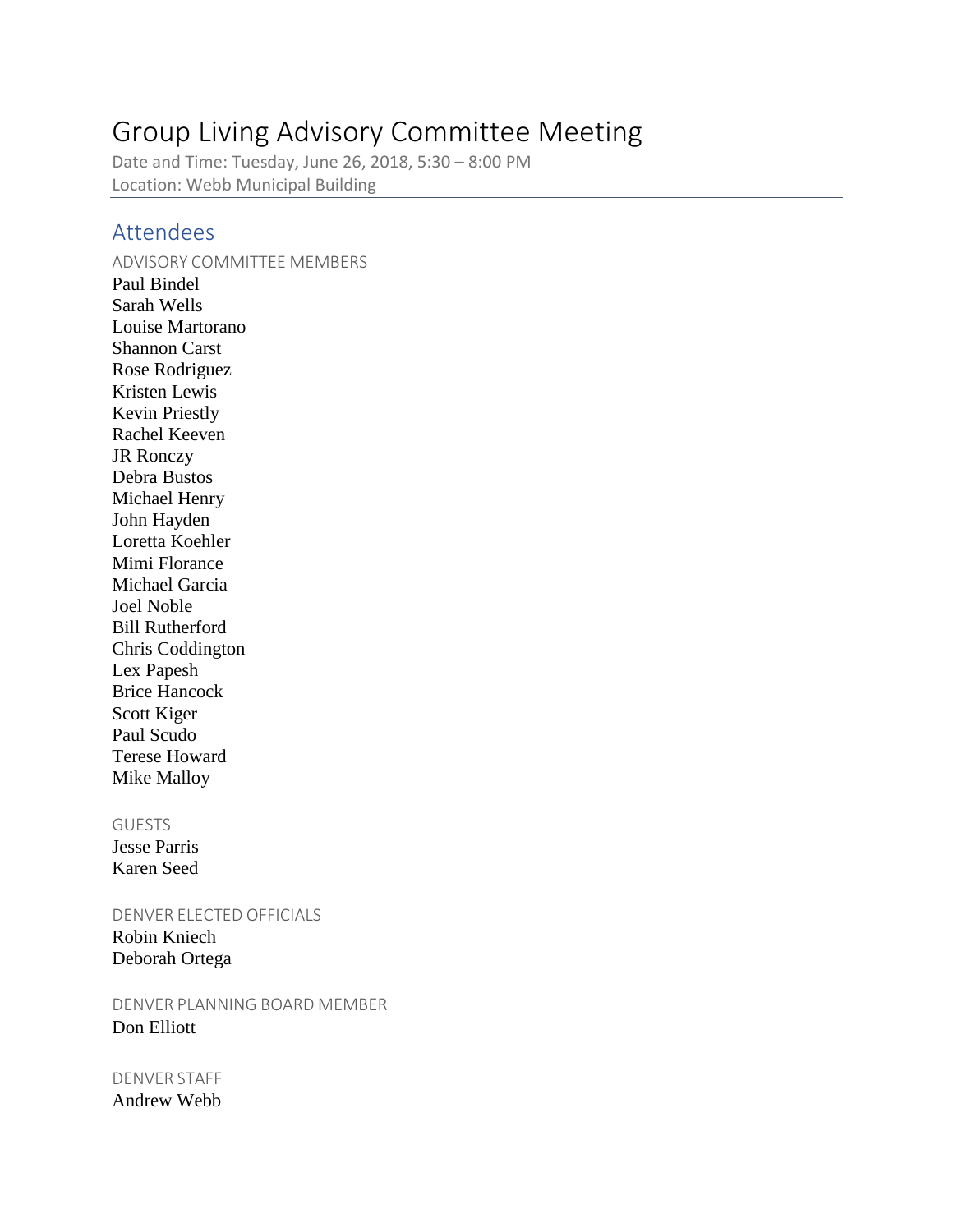Eugene Howard Will Lindsey Kyle Dalton Tina Axelrad

### FACILITATOR

Meagan Picard

### Agenda

| Time          | <b>Topic</b>                                                                                  | Objective(s)                                                                                              |
|---------------|-----------------------------------------------------------------------------------------------|-----------------------------------------------------------------------------------------------------------|
| $5:30 - 5:50$ | Welcome and Check In                                                                          | Connect and appreciate: greet each other<br>and share learning and what's going well                      |
| $5:50 - 5:55$ | Meeting Agenda and Objectives                                                                 | Orient to now: review agenda and meeting<br>objectives                                                    |
| $5:55 - 6:10$ | <b>Success Definition</b>                                                                     | <b>Orient to future: agree to process success</b><br>indicators and criteria for sound<br>recommendations |
| $6:10 - 6:30$ | <b>Staff Presentation: Phases 1-2</b><br><b>Updates and Consolidated Problem</b><br>Statement | Learn: get updates on phases 1 and 2 and<br>hear how the consolidated problem<br>statement was developed  |
| $6:30 - 7:05$ | PS Poll and Full Group Discussion                                                             | Consent: reach consensus on consolidated<br>problem statement                                             |
| $7:05 - 7:40$ | Subgroup Problem Statement<br><b>Discussions</b>                                              | Share: identify additional learning/<br>discussion needs                                                  |
| $7:45 - 7:55$ | Public Meeting Planning and<br>Preparations                                                   | Prepare: understand plans and volunteer<br>to assist                                                      |
| $7:55 - 8:00$ | Gratitude, Next Steps and Close                                                               | Improve: gather ideas on how we can<br>improve for next phase                                             |

# Meeting Summary

### 1. WELCOME AND CHECK-IN

Meagan opened the meeting, welcoming and inviting participants to greet their neighbors and share something they learned or appreciated in the process that has been helpful in the group's deliberations. After some time for discussion, a few people shared interesting learning about their respective group's topics.

#### 2. MEETING AGENDA AND OBJECTIVES

Meagan Picard reviewed the agenda as listed above, along with key objectives, a reminder about group process agreements and a few housekeeping items.

### 3. SUCCESS DEFINITION

Meagan shared the revised success definition based on input from the first full advisory committee meeting. The process success measures were identified as providing meaningful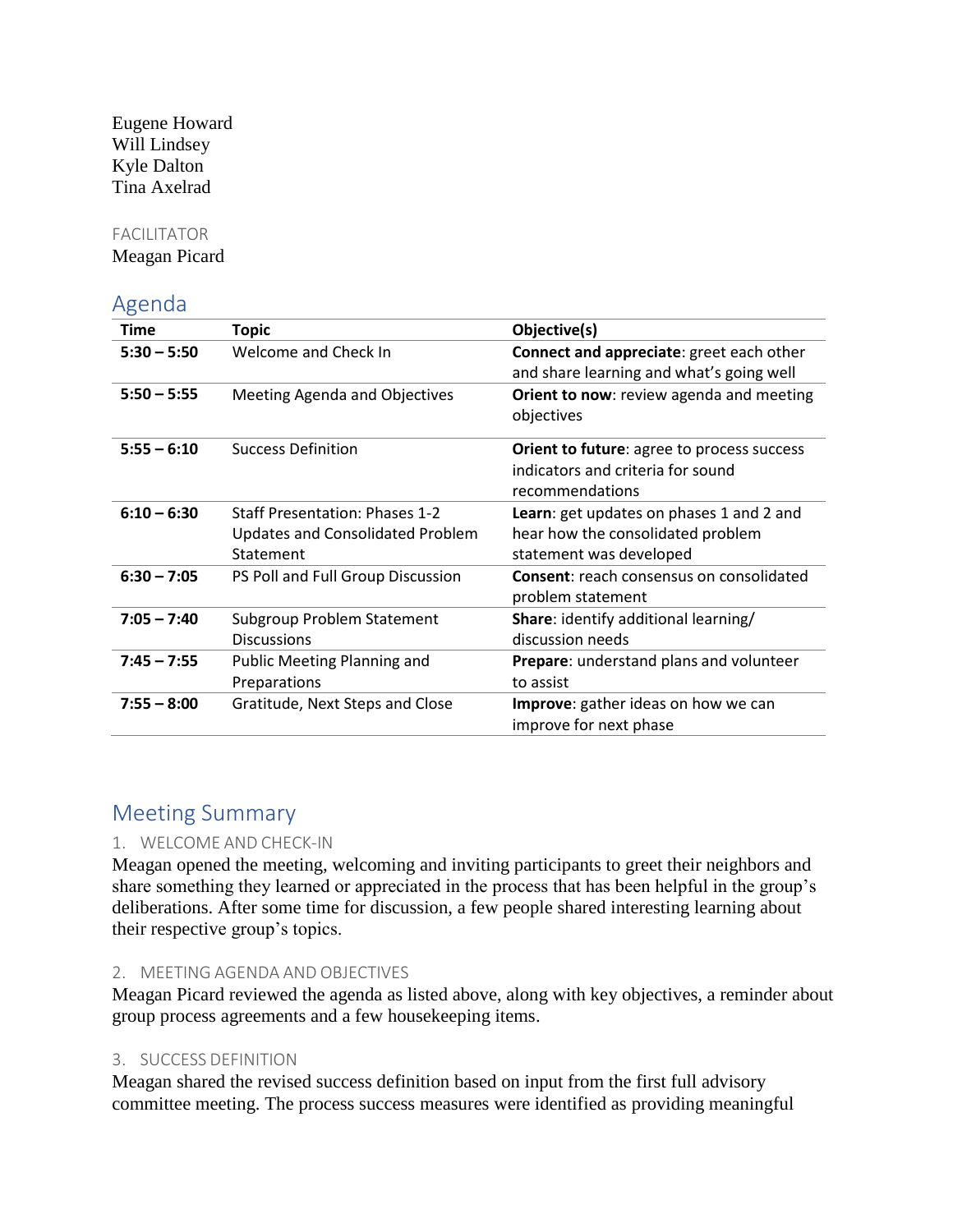opportunities for input in which participants feel heard and reaching consensus or near consensus. The other items previously listed as part of the success definition – developing recommendations that are equitable in terms of neighborhood impact, provide for affordable and attainable housing options and consider potential for unintended consequences – were shifted to evaluation criteria to be applied to the recommendations developed in phase 3 of this project.

4. STAFF PRESENTATION: REVIEW OF PHASES 1 AND 2 AND PROBLEM STATEMENT OVERVIEW

Eugene shared that the 55-member committee – divided into 6 topic-specific subgroups – met 26 times since March to arrive at the final proposed problem statement. He also shared several updates:

- Requested maps continue to be developed carefully to ensure the most reliable information possible.
- Denver staff member, Will Lindsey, has joined the team to assist with best practices research and other work in preparation for phase 3.
- Plans for July include planning for phase 3 and scheduling interim learning opportunities for subgroups. Committee members were invited to share their ideas about needed/desired learning opportunities, including those that they can offer to the group.

Andrew gave an overview of the project timeline and where we are in the process (close of phase 2), and he went on to share highlights of subgroup goals, such as promoting innovative living arrangements and enabling group living arrangements and the neighbors to be good neighbors reciprocally. He then shared the summary problem statement developed based on common themes across the subgroup problem statements (identified below).

### 5. PROBLEM STATEMENT POLLING

Meagan led an electronic polling process to determine if the group had any concerns with the summary statement, reminding the group that the subgroups had each already arrived at consensus on their respective statements and that the focus here is on the summary of those statements. The group was polled on each element of the statement and discussion followed. The results of this process are:

- a. *Evolving Residential Needs: Different ways of living together are desired to meet new challenges, circumstances, and lifestyles. However, outdated or unclear regulations use definitions and building forms in the DZC limit those possibilities.* One question/concern identified: One participant noted that things missing from the code aren't captured in this statement. Andrew noted that that was on oversight in preparing the slide. The following phrase should be included in the statement: "…*or a lack of applicable use definitions* ... " Consensus was reached with this clarification.
- b. *Difficulty Meeting Rising Demand: Demand for some group living types exceeds current supply, but expansion or establishment of new facilities is constrained by the DZC.* One question/concern identified: One participant raised concerns about whether issues with the code are related to demand and supply. It was clarified that expansion is constrained "in part" by the DZC. Consensus was reached with this clarification.
- c. *Unintended Results: Current regulations have led to unintended results, including: perceived institutionalization of neighborhoods, ongoing use of legacy residential care facilities, need for extensive transportation services, concentration of vulnerable*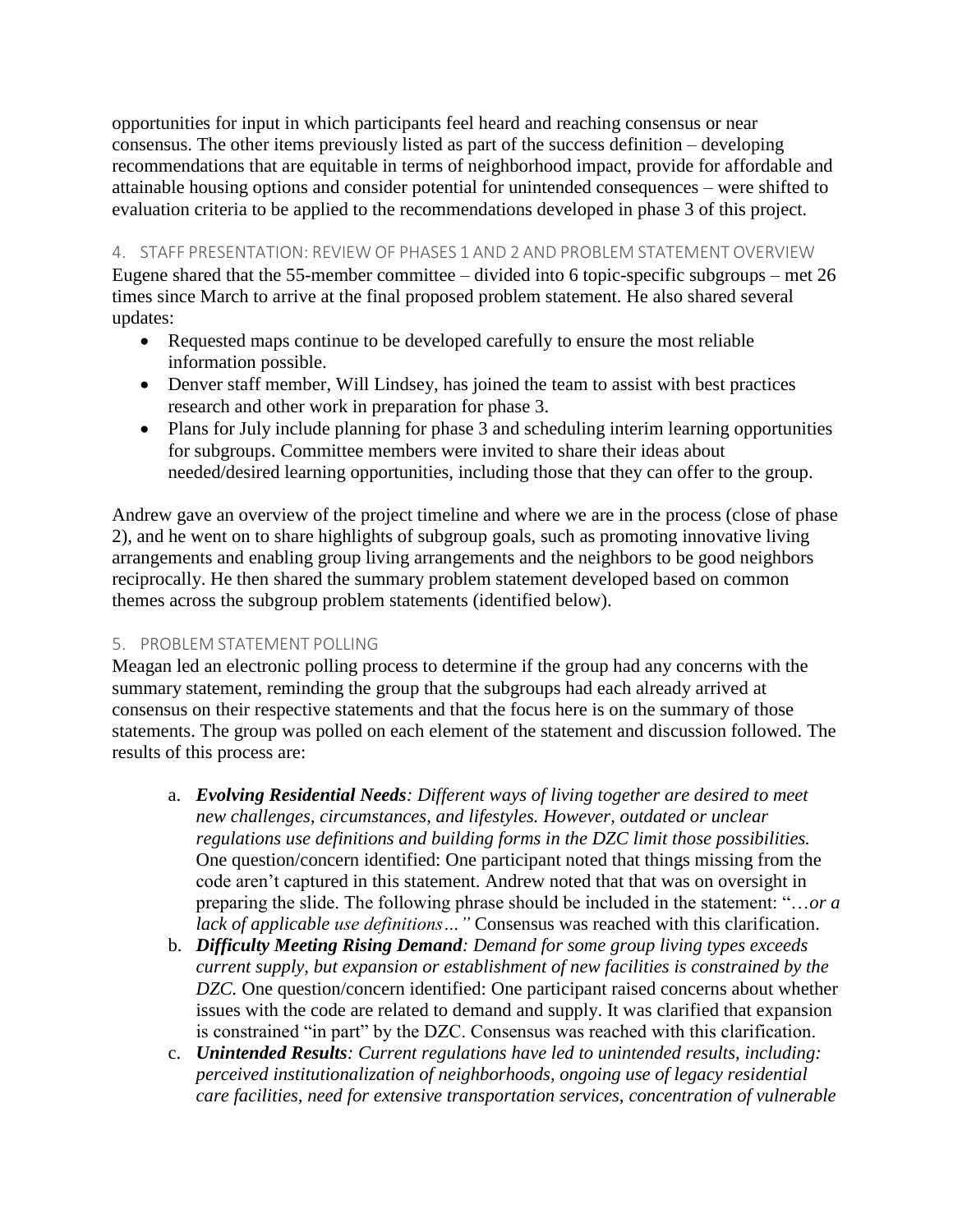*populations away from needed services.* One objection identified: use of the word "institutionalization". Significant discussion about this word ensued, with a variety of suggestions about replacing it with saturation or over-concentrations, though some were concerned about the negative connotation of words like "saturation" or "overconcentration". The group agreed to allow further work with these suggestions to arrive at the right meaning that there is a sense that too many service-oriented group living arrangements makes a neighborhood feel less residential. Other than this one word, consensus was reached on this statement.

- d. *Ineffective Public Outreach Requirements: Requirements for public outreach and involvement in siting decisions are inconsistent and unclear, leading to frustration for neighborhoods and providers.* One question/concern identified: statement doesn't acknowledge lack of fairness in the process with opposition rallied to inhibit siting of new group living facilities. Another person later noted that "in siting decision" was incomplete and should be removed. The group agreed. Additional recommendations were made to note that the outreach requirements were "missing the benefit of best practices," and to ensure that the processes can't be manipulated to benefit one group of stakeholders over another. The group reached consensus that this problem statement would be sufficient once these changes were made.
- e. *Unclear Regulations: Some regulations are unclear or inflexible when considering expansion or siting new or innovative facilities.* One question/concern identified: It was noted that an example would be useful for this one during the public meeting. Consensus was reach on this statement.
- f. *Unnecessary or outdated language: Some language in the DZC is redundant, inconsistent or in conflict with state and/or federal regulations and guidelines.* No questions/concerns were identified. Consensus was reached on this problem statement.

### 6. SUB-GROUP PROBLEM STATEMENT DISCUSSIONS

Meagan shared that the next segment of the agenda is designed for two purposes: 1) to give a preview of the open house portion of the public meeting design and 2) to give them a chance to learn about and weigh in on other groups' topic-focused problem statements. Participants circulated, talked with each other and recorded their feedback on sample surveys, large prints of the problem statements and on paper-covered tables. After 20 minutes, a representative of each group shared highlights of what they heard in their conversations:

- Emerging Trends: Questions were raised about terms, including "co-housing". These need to be addressed in the household definition. They identified that something is missing around residential occupancy.
- DIY/Artist: Significant cross-over with Emerging Trends was identified. Consider combining the groups? It was also noted efforts by residents to formalize live-work use arrangements or otherwise update their occupancy can trigger change-of-use review, requiring adherence to updated building/safety and other requirements which can increase costs beyond the means of applicants,, making creative living arrangements unattainable for many. It was noted – and emphatically agreed by the full group – that building and zoning need to work together more.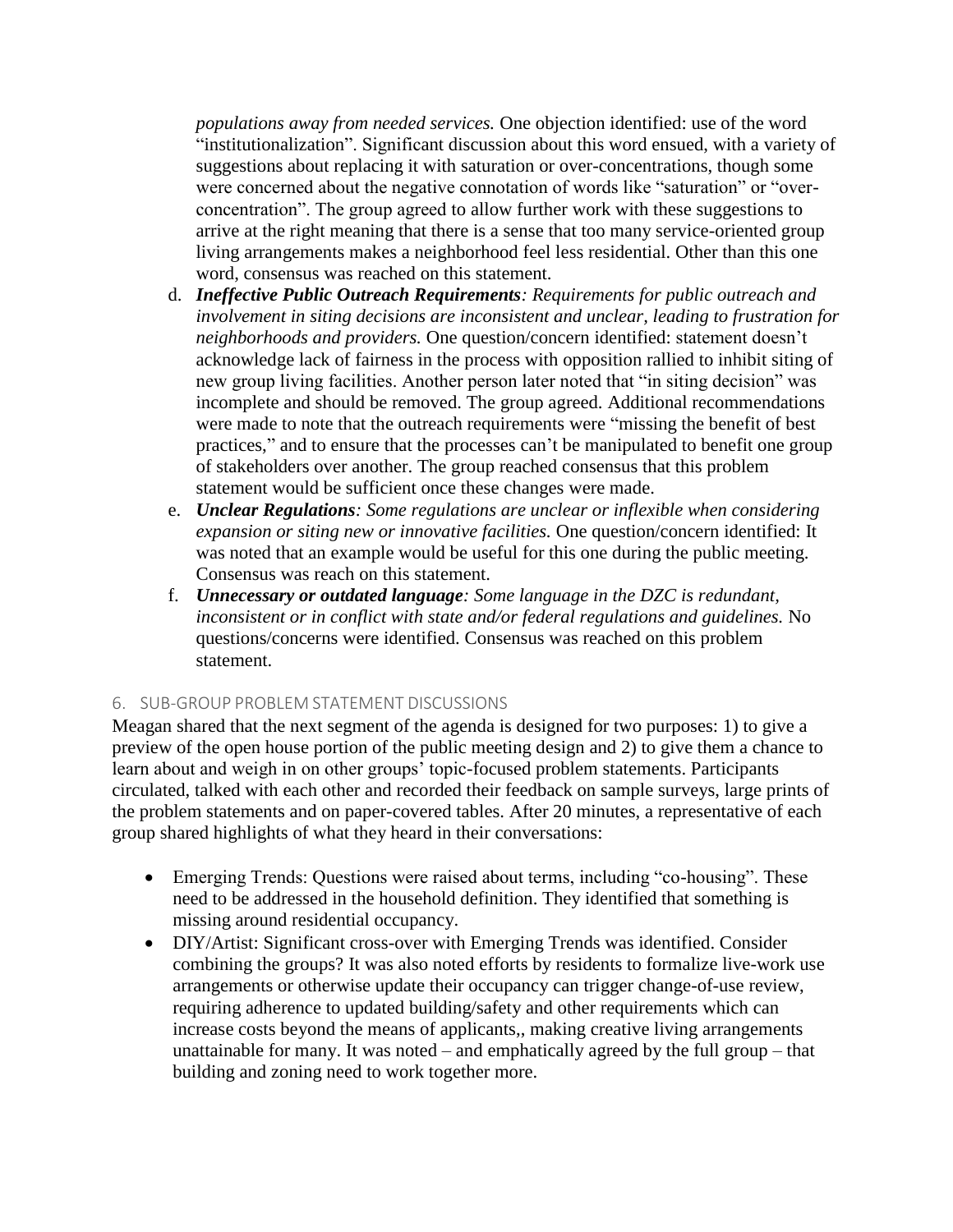- Homeless Shelters: DZC should encourage paths to permanent housing, so barriers to needed services need to be removed. Also, the goal should be inclusive housing options for all in all neighborhoods.
- Community Corrections: We need to anticipate the public meeting and offer learning opportunities.
- 55+/Assisted Living: Opposition to siting facilities was noted, along with the need for education on fair housing laws. Occupancy limits no longer apply over 55 years of age. Boomers don't want to live in assisted living/institutional-type homes.
- Special Care/Transitional Housing: There was significant conversation about the need to define special care and transitional, given wide variety of opinions about what these terms mean. With agreed-upon definitions, requirements need to be defined. A question was raised about whether or not the "housing first" model is used on sober housing (yes, was an answer for some) and if transitional housing for people who have experienced homelessness and not in recovery/treatment program is included here or should be included in the homeless shelter group's work. These options will be explored and resolved for phase 3.

No issues were identified that required any changes to the consolidated problem statement. However, it was noted that cultural factors should be considered in recommendations, and the group agreed to include that as an additional criterion for evaluation of recommendations.

Additional comments were captured in writing:

- General: Fact that any use that's not single-family homes is challenging. Notification is not broad enough. Give notification to HOAs/RNOs? How to build camaraderie to be good neighbors?
- General: What's the vision for Denver? Mixing uses in all neighborhoods could lead to loss of higher income residents that want single-family neighborhoods.
- Transitional/special care: Clarify that folks in sober and other housing that are in a recovery program are treated that way (and protected by FHAA) even if the recovery program does not include medication or medical care (e.g. a lifestyle program).
- Emerging trends: The line between co-housing, cottage development, and tiny house is very thin and will erode in the future. Don't define them too narrowly.
- Emerging trends: Tiny home group is part of group's duty. Tiny home SFD, single home and ADU are not. Need to distinguish among these (define).
- 55+/Assisted Living: Be aware that distinguishing between different types of elderly or transitional housing uses based on the type or level of care provided will lead to confusion down the road. The types of care offered by a given institution may change over time, or the needs of the residents may change to require a mix of types of care. Minimize distinction based on narrow definitions of types or levels of care.
- Community corrections questions/concerns: Important to address: to what extent does the facility change/impact the integrity of the neighborhood? Other questions/concerns: who are parking requirements for (neighborhood or facility), and what are the population density limits/requirements?

### 7. GRATITUDE AND CLOSE